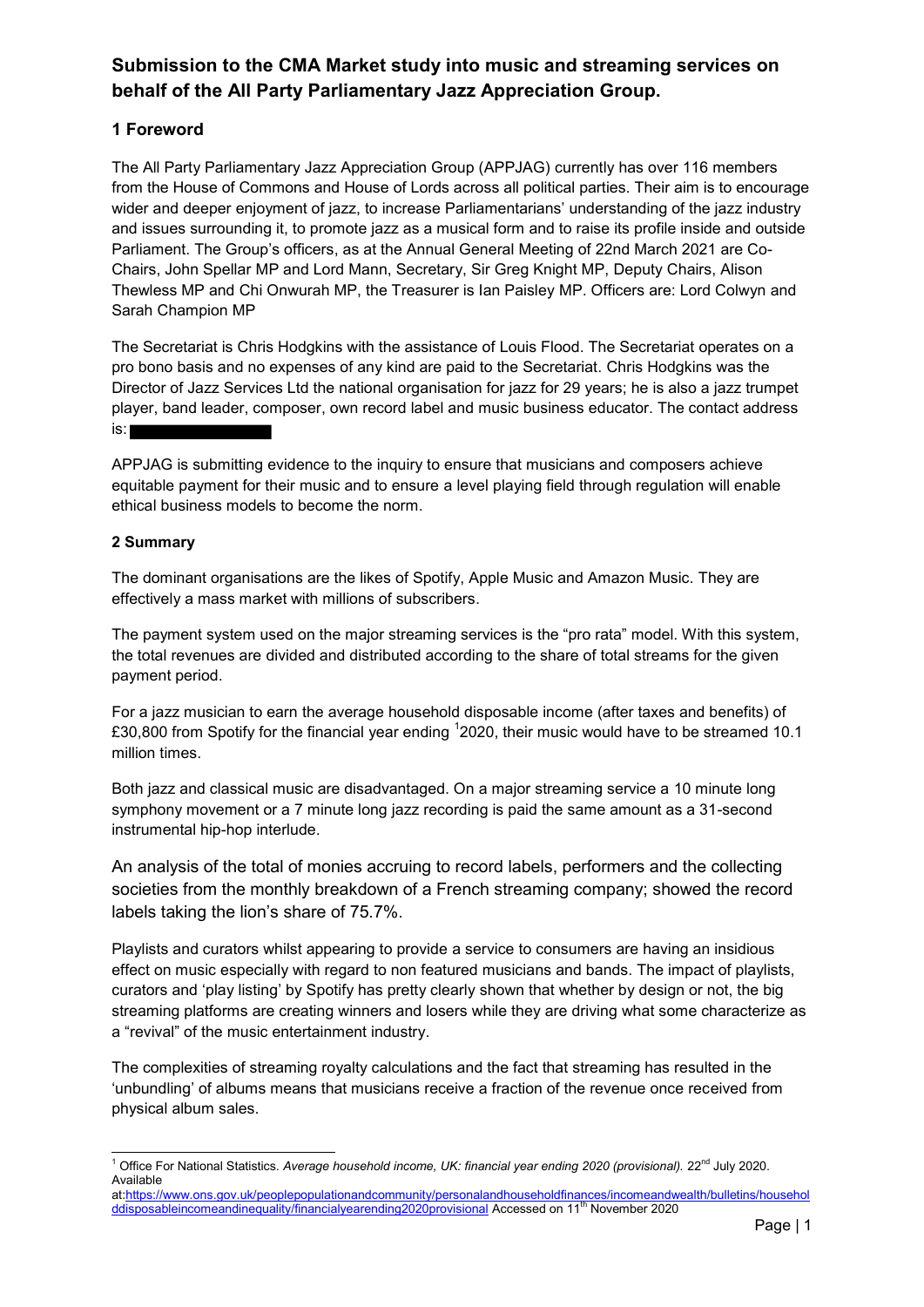The underlying malaise is that digital distribution has allowed a scale of mass consumption of music hitherto unknown and in the process lowered people's expectations of the price they should pay.

There is a crucial need for UK copyright protection with teeth.

With copyright protection there needs to be greater transparency amongst record labels, music publishers, streaming platforms and other licensing entities so that creators can effectively use their right to audit music companies they are signed to or who administer royalties for them. Furthermore assignment of rights to a music company should have a maximum term, after which the rights should automatically return to the creator, who could decide to extend or place their rights elsewhere.

Finally there needs to be a programme that educates all types of music creators regarding their rights and the operations of the music industry.

Currently revenues are paid out under the pro rata system. A change in the way revenues are distributed to a "user-centric payment system" – or UCPS would be far more equitable. Under this model, subscriber revenues are distributed according to what the individual user has spent their time listening to.

#### **3 Addressing the terms of reference:**

#### **3.1 Introduction**

The International Federation of the Phonographic Industry (IFPI) report for 2020 showed the total revenues for the global recorded music market in 2019 grew by 8.2% to US\$20.2 billion.

Streaming revenue grew by 22.9% to US\$11.4 billion and for the first time accounted for more than half (56.1%) of global recorded music revenue. Growth in streaming more than offset a -5.3% decline in physical revenue, a slower rate than 2018.

This growth was driven by a 24.1% increase in paid subscription streaming with nearly all markets reporting growth in this area. There was a 33.5% increase in paid streaming services at the end of 2019 with 341 million users accounting for 42% of total recorded music revenue.<sup>2</sup>

Sales from streaming music services in the UK exceeded £1 billion in 2019.  $^3$ 

For a jazz musician to earn the average household disposable income (after taxes and benefits) of £30,800 from Spotify for the financial year ending  $^4$ 2020, their music would have to be streamed 10.1 million times.

#### **3.1.1 Simplified Structure of the UK music streaming business**

Set out below is a simplified chart showing the flow of recordings to the consumer. Appendix 1 has a detailed flowchart of the life of a sound recording by the TheMusicChart.com and how music royalties are paid to those involved.

 2 IFPI. *Global Music Report 2019*. Available at: [https://www.ifpi.org/ifpi-issues-annual-global-music-report/ A](https://www.ifpi.org/ifpi-issues-annual-global-music-report/)ccessed 1st

November 2020<br><sup>3</sup> Entertainment Retail Association. Available at: <u>https://eraltd.org/news-events/press-releases/2020/uk-music-streaming-</u> [market-exceeds-1-billion-for-the-first-time-video-is-fastest-growing-sector-in-2019-games-are-the-entertainment-hit-of-the](https://eraltd.org/news-events/press-releases/2020/uk-music-streaming-market-exceeds-1-billion-for-the-first-time-video-is-fastest-growing-sector-in-2019-games-are-the-entertainment-hit-of-the-decade-up-76-on-2010/)[decade-up-76-on-2010/ A](https://eraltd.org/news-events/press-releases/2020/uk-music-streaming-market-exceeds-1-billion-for-the-first-time-video-is-fastest-growing-sector-in-2019-games-are-the-entertainment-hit-of-the-decade-up-76-on-2010/)ccessed 1<sup>st</sup> November 2020

<sup>&</sup>lt;sup>4</sup> Office For National Statistics. *Average household income, UK: financial year ending 2020 (provisional).* 22<sup>nd</sup> July 2020. Available

at[:https://www.ons.gov.uk/peoplepopulationandcommunity/personalandhouseholdfinances/incomeandwealth/bulletins/househol](https://www.ons.gov.uk/peoplepopulationandcommunity/personalandhouseholdfinances/incomeandwealth/bulletins/householddisposableincomeandinequality/financialyearending2020provisional) [ddisposableincomeandinequality/financialyearending2020provisional](https://www.ons.gov.uk/peoplepopulationandcommunity/personalandhouseholdfinances/incomeandwealth/bulletins/householddisposableincomeandinequality/financialyearending2020provisional) Accessed on 11<sup>th</sup> November 2020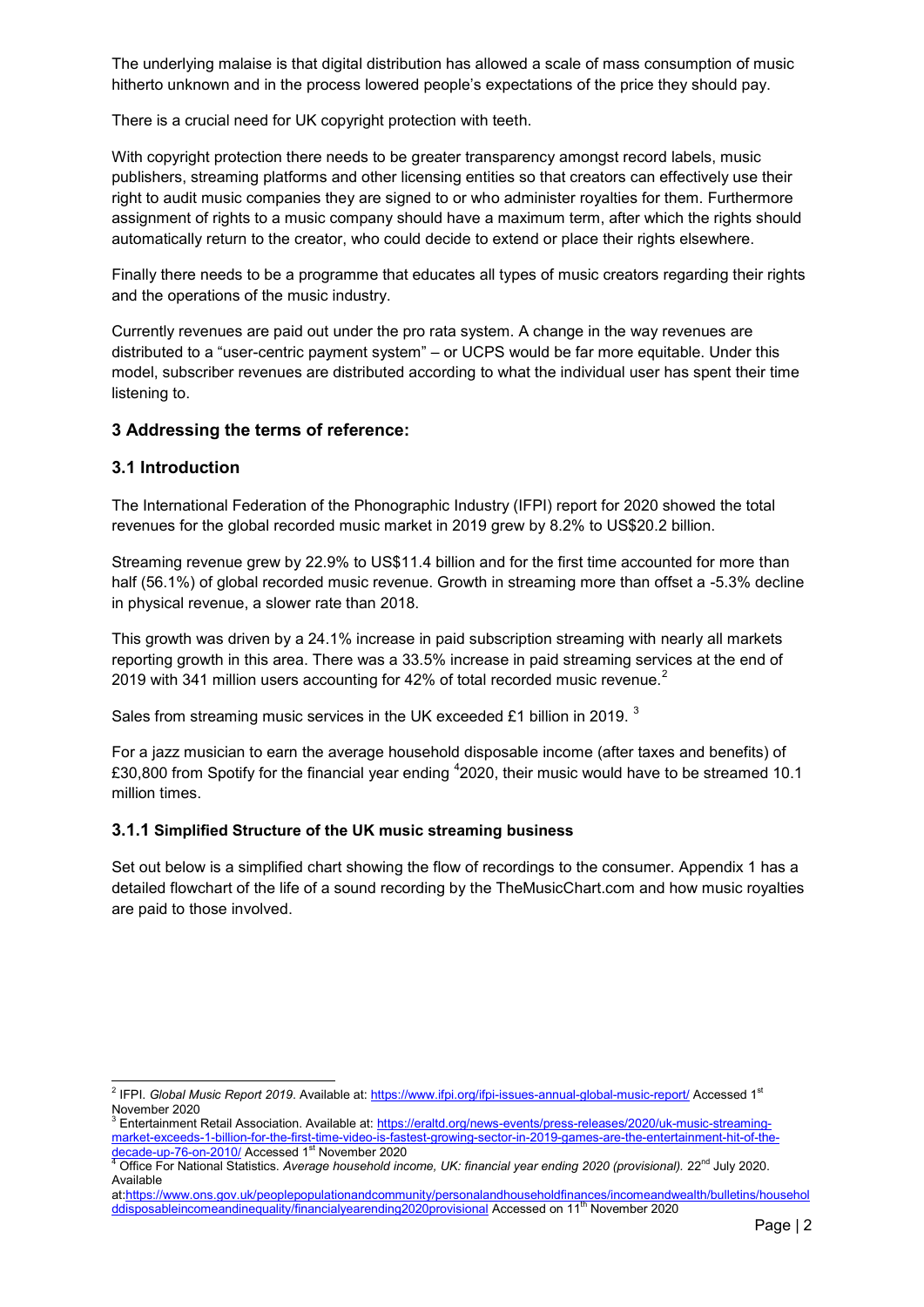| Musician/Performer/Composer                                        |  |
|--------------------------------------------------------------------|--|
| <b>Record Labels</b>                                               |  |
| <b>Music Aggregator -</b> bundles the music for streaming comanies |  |
| <b>Streaming Companies - Spotify etc.</b>                          |  |
| Consumer                                                           |  |

*Figure 1 © Chris Hodgkins* 

#### **3.2 What are the dominant business models of platforms that offer music streaming as a service?**

Cherie Hu writes of an emerging landscape for music streaming companies that can be shown can be shown as a four tiered pyramid:  $5$ 



*Figure 2. Reproduced by kind permission of Cherie Hu* 

*"Subscription services further up the pyramid attract relatively smaller audiences with a higher degree of loyalty to a given artist. In contrast, those further down the pyramid attract much larger audiences, but tend to face more fleeting attention spans and listening habits from consumers."<sup>6</sup>*

The organisations such as Spotify, Apple Music and Amazon Music are at the base of the pyramid. They are the mass market with millions of subscribers. The next level are the those streaming companies who occupy a geographical are or are genre specific such as Melon (South Korea) and Tencent Music (China) As you move up the pyramid the streaming organisations become more genre specific IDAGIO (classical), and Quincy Jones' Qwest TV (jazz).

The top two levels are focused on the artist consisting of label and curator centric and artist. The two differentiating factors separating these levels from the lower two are they do not have large catalogues with millions of and secondly they are more focused as they interact with music communities or subscribers on a regular basis.

Spotify is a good example to use to see how the business model works in practise. Spotify stores over 35 million songs on its own servers with millions of end-users. Instead of miring its servers, internal computers, and internet bandwidth to stream audios, Spotify relies upon P2P network. (In

 5 Cherie Hu, *The Four Types of Music Subscription Models in 2019.* Music Business Worldwide. 28th January 2019. Available at:<https://www.musicbusinessworldwide.com/the-four-types-of-music-subscription-models-in-2019/>Accessed on 3<sup>rd</sup> November 2020

 $<sup>6</sup>$  Ibid 3</sup>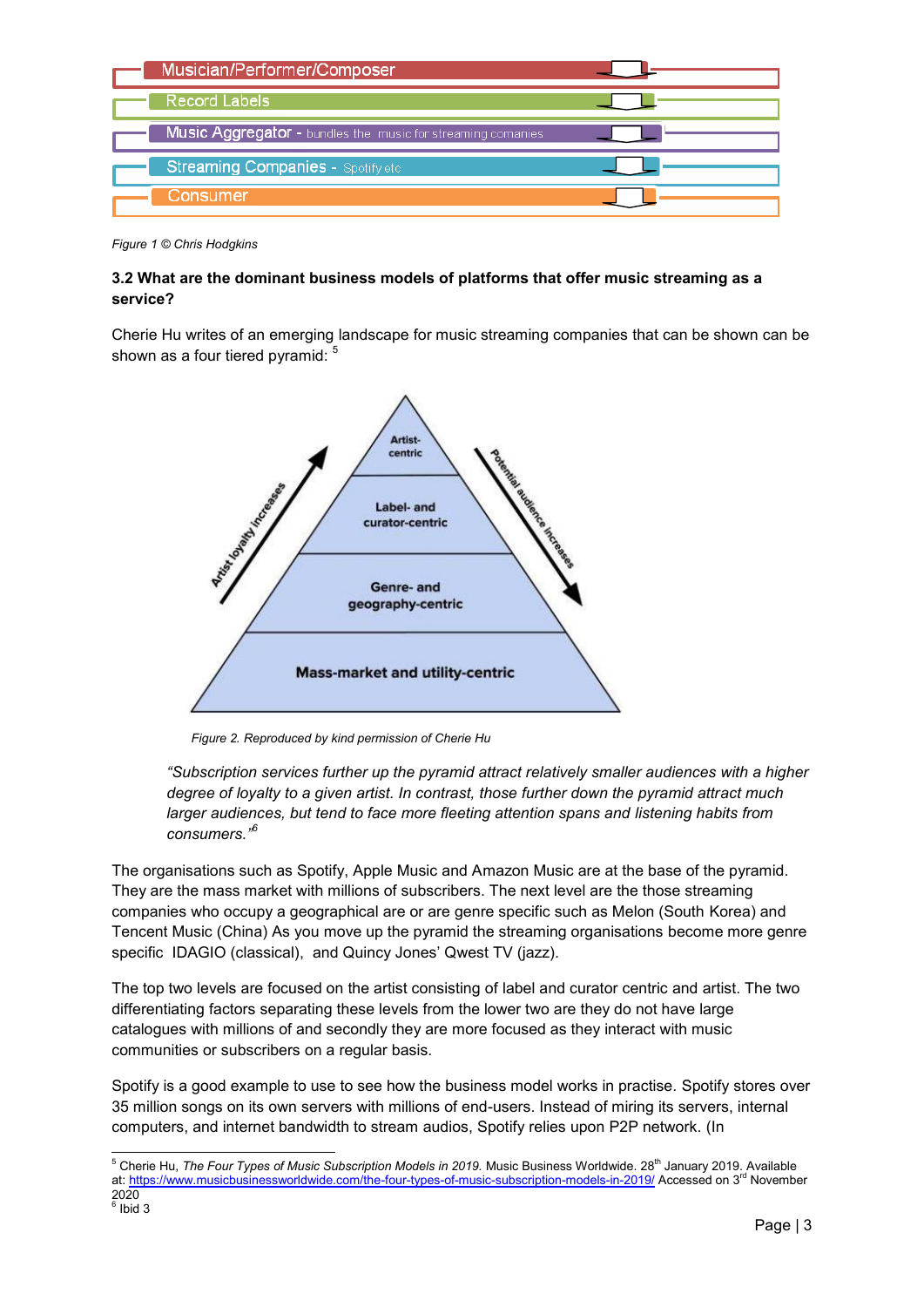a P2P network, no single provider is responsible for being the server. Each computer stores files and acts as a server. Each computer has equal responsibility for providing data).

Content is licensed from labels, artists, publishers, and other right holders for streaming their music on its platform Spotify earns revenue from two different sources, a free tier supported by advertising and a premium tier with paid subscriptions

In terms of revenue and costs Spotify in 2019 earned €6.76 billion with a cost of revenue of €5.04 billion producing a gross profit of €1.72 billion.<sup>7</sup> The gross profit margin is 25%. The margins are small due to the high cost of paying rights' holders, i.e. the record labels and the song publishers, for their music. The problem with low gross margins is the difficulty in making a profit <sup>8</sup>

Where does the money go and to whom? Set out below are the amounts a musician could earn per stream from any one of the 9 of the major streaming companies in 2020.

| Company            | Per stream | Per 1000 streams | Per 100,000 streams |
|--------------------|------------|------------------|---------------------|
|                    |            |                  |                     |
| Napster (Rhapsody) | 0.014      | 14.00            | 1.400               |
| Tidal              | 0.00971260 | 9.71             | 971                 |
| Apple              | 0.00592264 | 5.92             | 592                 |
| Google Play        | 0.00511315 | 5.11             | 511                 |
| Deezer             | 0.00484132 | 4.84             | 484                 |
| Spotify            | 0.00330565 | 3.30             | 330                 |
| Amazon Music       | 0.00304090 | 3.04             | 304                 |

#### **Music streaming royalties 2020<sup>9</sup>**

*Figure 3. Source: Ditto Music January 2020*

For a jazz musician to earn the average household disposable income (after taxes and benefits) of £30,800 from Spotify for the financial year ending  $10$  2020, their music would have to be streamed 10.1 million times.

In May 2020, the #PayPerformers campaign conducted a Performer Survey to ascertain and evaluate performers' opinions and experiences dealing with their current work environment.

In terms of remuneration from streaming services the survey found:

- *"Most performers earn less than €1000 a year, even when streamed over 100k times. This indicates that even successful performers earn nothing, or very little from streaming.*
- *90% of all performers indicate receiving no remuneration or less than €1000 per year from streaming services."<sup>11</sup>*

It is worth noting that both jazz and classical music are disadvantaged. On a major streaming service a 10 minute long symphony movement or a 7 minute long jazz recording is paid the same amount as a 31-second instrumental hip-hop interlude.<sup>12</sup>

The payment system used on the major streaming services is the "pro rata" model. With this system, the total revenues are divided and distributed according to the share of total streams for the given payment period.

Dan Kopf the data editor at Quartz illustrates the inequitable effect of the pro rata model.

 7 Spotify *Income Statements 2016/2019*. Yahoo Finance. Available at:

<sup>&</sup>lt;u>https://finance.yahoo.com/quote/SPOT/financials?p=SPOT&guccounter=1</u> Accessed 10<sup>th</sup> November 2020 8 Ryan Stotland.*Gross Margin Blues.* Music Business Journal Berklee College of Music. June 2016.Available at:

<sup>&</sup>lt;u>http://www.thembj.org/2016/06/gross-margin-blues/</u> /Accessed 10<sup>th</sup> November 2020.<br><sup>9</sup> Ditto Music. *How much do music streaming services pay musicians?* 16th January 2020. Available

at[:https://www.dittomusic.com/blog/how-much-do-music-streaming-services-pay-musicians](https://www.dittomusic.com/blog/how-much-do-music-streaming-services-pay-musicians) Accessed 11<sup>th</sup> November 2020. <sup>10</sup> Office For National Statistics. Average household income, UK: financial year ending 2020 (provisional). 22<sup>nd</sup> July 2020. Available

at[:https://www.ons.gov.uk/peoplepopulationandcommunity/personalandhouseholdfinances/incomeandwealth/bulletins/househol](https://www.ons.gov.uk/peoplepopulationandcommunity/personalandhouseholdfinances/incomeandwealth/bulletins/householddisposableincomeandinequality/financialyearending2020provisional) [ddisposableincomeandinequality/financialyearending2020provisional](https://www.ons.gov.uk/peoplepopulationandcommunity/personalandhouseholdfinances/incomeandwealth/bulletins/householddisposableincomeandinequality/financialyearending2020provisional) Accessed on 11<sup>th</sup> November 2020

<sup>11</sup> C8 Associates. *2020 Performer survey.* External Report P1

 $12$  Ibid 3.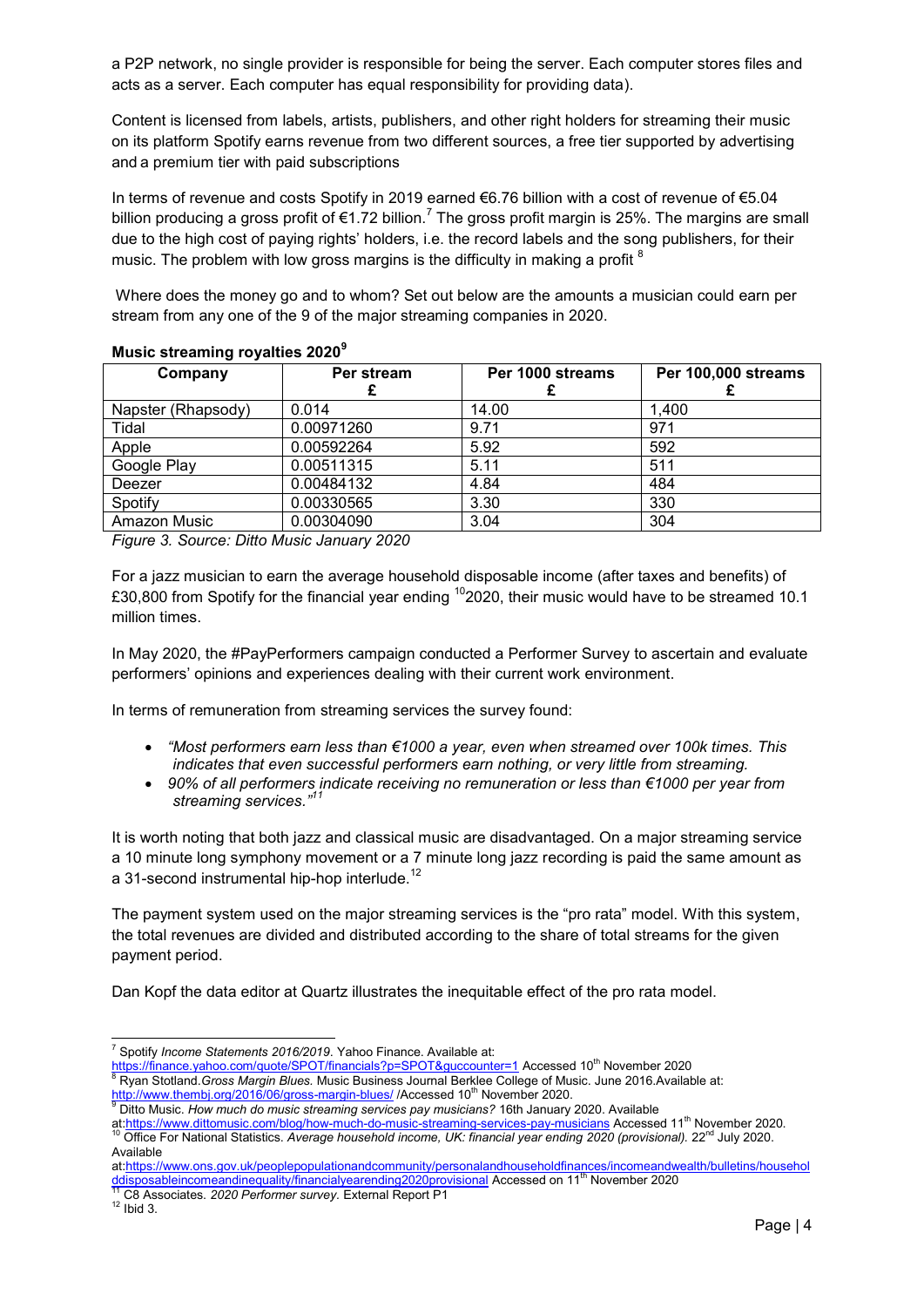*"Anna, a fictional Spotify subscriber, is a big jazz fan. She recently fell in love with a jazz trio called The Expressionists (also fictional). The Expressionist's new album accounted for 100% of her time listening to music last month on Spotify. Anna might reasonably assume that of the money that went to artists from her \$10 monthly subscription, nearly all of it went to The Expressionists. She would be wrong.* 

*"The way Spotify and Apple Music pay artists is simple. They take all of the money generated from users, whether by advertisements or subscriptions, and put in a big pot. They then divide that pot by the total share of streams each artist received. So, if Apple Music gave \$100 million of their revenues to artists in a month, and Drake songs accounted 1% of all streams that month, then Drake (and the writers of Drake's songs) would receive \$1 million. Essentially, 1% of Anna's money is going to Drake. (About 70% of Spotify and Apple Music's revenues go to music labels and artists.)"<sup>13</sup>*

In February 2015 a report by Ernst and Young commissioned by the SNEP the French recording music trade body was published. The report showed where the money paid by the subscriber to Spotify and Deezer finally ends up.

#### **Where the subscription ends up - A breakdown of a monthly premium subscription of €9.99 of a music streaming company in France <sup>14</sup>**



*Figure 4. Source: SNEP-Ernst & Young study, February 2015*

An analysis of the total of monies accruing to record labels, performers and the collecting societies from the monthly breakdown of the French streaming company above; the record labels take the lion's share of 75.7%

<sup>14</sup> Peter Tschmuck. Music Business Research. *Who Benefits from Spotify and Co.* 25<sup>th</sup> February 2015. Available at[:https://musicbusinessresearch.wordpress.com/2015/02/25/who-benefits-from-spotify-co/ A](https://musicbusinessresearch.wordpress.com/2015/02/25/who-benefits-from-spotify-co/)ccessed 12<sup>th</sup> November 2020

<sup>÷</sup> <sup>13</sup> Dan Kopf. Quartz.11<sup>th</sup> July 2019. Available at: <u>https://qz.com/1660465/the-way-spotify-and-apple-music-pays-artists-isnt-fair/</u> Accessed 11<sup>th</sup> November 2020.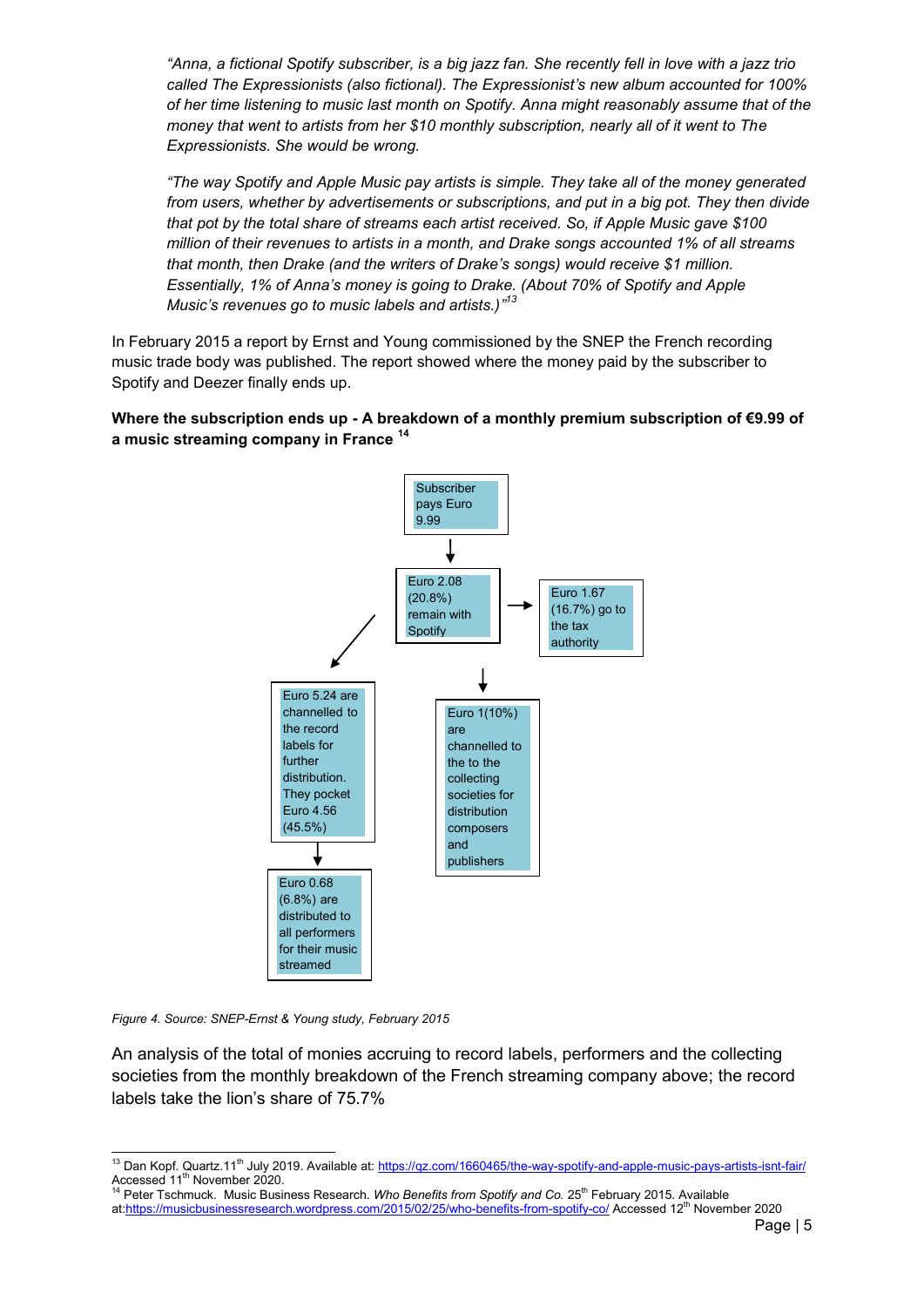

 *Figure 5 Monthly breakdown of French company payments* 

# **3.3 Have new features associated with streaming platforms, such as algorithmic curation of music or company playlists, influenced consumer habits, tastes, etc?**

[Bonini](https://journals.sagepub.com/action/doSearch?target=default&ContribAuthorStored=Bonini%2C+Tiziano) and Gandini argue that music streaming platforms are the new "gatekeepers" that was previously the domain of radio programmers, journalists and music commentators. The new gatekeepers perform a dual role of exclusive algorithmically driven and human curation. They suggest that this:

*"Gatekeeping activity is a form of 'algo-torial power' that has the ability to set the "listening agendas" of global music consumers." 15*

Playlists and curators whilst appearing to provide a service to consumers are having an insidious effect on music especially with regard to non featured musicians and bands. Ben Williams in his article "The Business Model That Makes Streaming A Black Hole For Musicians" articulated the problem:

 *"The impact of playlists, curators and 'play listing' by Spotify has pretty clearly shown that whether by design or not, the big streaming platforms are creating winners and losers while they are driving what some characterize as a "revival" of the music entertainment industry.* 

*Revival may be true for some (the big tech companies), but it certainly isn't for others (the musicians). But there is collateral damage in two forms. First, CD and download sales (which have higher payouts for musicians) are falling. Second, the focus on individual 'songs' at the expense of all else means the devaluing of albums and making music genres obsolete. When it's all about delivering 'the right song for the moment you're in,' who needs albums or genres? And, finally, the overarching impact is still the same: the continued devaluing of creative content and turning music into a commodity at the lowest price possible!"<sup>16</sup>*

Researchers at BuzzAngle Music found that in 2017, 377 billion streams were consumed, 99% of which were from the top 10% of 2017's most streamed tracks:

*"Less than 1% of streams accounted for all other music. According to BuzzAngle Music, people readily prefer to stream the most popular releases each year over most other songs. Rather than solve this discrepancy, music streaming platforms like Spotify and Apple Music have only helped to fuel it."* <sup>17</sup>

By way of comparison, Daniel Sanchez in Music News in February 2018 reported that in complete contrast to this, revenue from 3,500 indie labels on Bandcamp increased 73% over 2016, and in 2017, payments to artists through the online music distribution platform reached \$270 million.

<sup>÷</sup> <sup>15</sup> Tiziano Bonini and Alessandro Gandini. *"First Week Is Editorial, Second Week Is Algorithmic": Platform Gatekeepers and the Platformization of Music Curation.* Sage Journals. Social Media and Society. 21<sup>st</sup> November 2019. Available at:

<sup>&</sup>lt;u>https://journals.sagepub.com/doi/full/10.1177/2056305119880006</u>. Accessed on 12th November 2020.<br><sup>16</sup> Ben Williams*. The Business Model That Makes Streaming A Black Hole For Musicians. M*edium.com 5<sup>th</sup> January 2019. Available at: [https://medium.com/@benwilliams\\_2592/the-business-model-that-makes-streaming-a-black-hole-for-musicians-](https://medium.com/@benwilliams_2592/the-business-model-that-makes-streaming-a-black-hole-for-musicians-ec315900f7b5)315900f7b5 Accessed 14th November 2020.

<sup>17</sup> Daniel Sanchez, *99% of All Music Streaming Comes from Just 1% of Available Songs* (Digital Music News, 14th February 2018. Available at:<https://www.digitalmusicnews.com/2018/02/14/spotify-apple-music-top-songs/> Accessed 14<sup>th</sup> November 2020.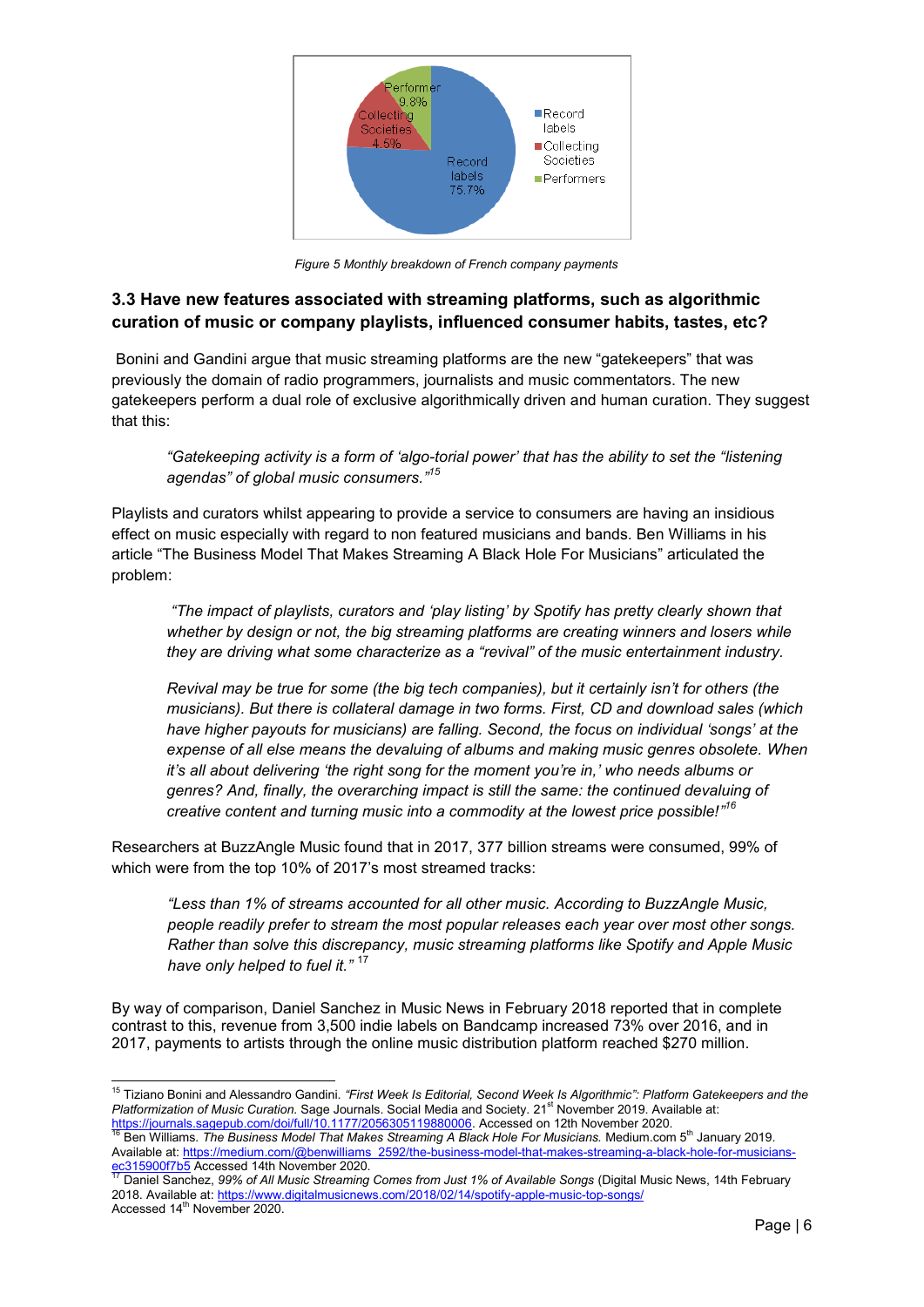Bandcamp noted the problems arising from streaming platforms exercising control over what music fans listen to:

*"Allowing the distribution of an entire art form to be controlled by so few has troubling implications… The streaming giants exert tremendous influence over what music gets heard, and must primarily serve their most important supplier, the major labels. The result is that independent labels, and especially independent artists, are far less likely to be discovered on*  those platforms."

Maria Schneider, in a guest post for the US online blog, Trichordist, summed up the position from the perspective of a jazz musician, bandleader and composer:

*"There's something else occurring as a result of streaming that's critical to understanding the niche musician's and songwriter's perspective. It's that many, if not the vast majority of record companies, are no longer advancing money for a lot of music on their labels.* 

*It's now the artists and creators, in countless numbers, who are each sinking tens of thousands of dollars into making their own records. Many still go with a label despite having to front the costs themselves just to be part of a distinguished label roster.* 

*There are many fine small labels doing everything they can to make that a worthwhile trade and some still struggle to front budgets. The point is, those niche labels and independent musicians face either a zero, or statistically insignificant chance of a return on their investment through streaming. Many report barely paying for a sandwich with their royalties."*  19

#### **3.4 What has been the economic impact and long-term implications of streaming on the music industry, including for artists, record labels, record shops, etc?**

Dave Stapleton of Edition Records recognised the value of the Internet but pointed to the negative side in terms of free online music leading to declining CD sales and the closure of many record retailers:

*"Over the last 10 years the record industry has gone through some dramatic changes. Many new technologies have emerged which have provided huge benefits in recording, manufacturing, selling and promoting music to a wider audience. However, to counteract this positivity, the digital age has brought around many problems that have greatly affected the industry in a negative way. Piracy is just one of the main problems that small independent labels face.* 

*With file sharing, illegal downloading and the emergence of streaming services such as YouTube and Spotify, there's a wealth of music readily available, for free, at the click of the button. Inevitably this has changed the ways people listen and buy music and in turn has caused a steady decline in specialist retailers, as well as the major retailers, stocking specialist music.* 

*"With the closure of many shops, the browsing and personal recommendation elements from your local indie shop have vanished and with them the decline of CD sales. Even with the emergence and growth of legal download sales, the revenue generated as yet, although it is growing, does not replace the loss generated from the declining sales of CDs."* <sup>20</sup>

It is self-evident that for people to purchase music they need to hear it. However, with streaming there is a real problem with the level of artists royalties that are paid. A physical product such as a CD will earn the performer around 12% of the published price to dealers.

 $\overline{1}$  $18$  Ibid 15

<sup>19</sup> Maria Schneider, *An Open Letter to David Israelite of the NMPA, and Anyone Interested in the Music Modernization Act* (The Trichordist 2nd March 2018. Available at[: https://thetrichordist.com/2018/03/02/guest-post-by-schneidermaria-an-open-letter-to-](https://thetrichordist.com/2018/03/02/guest-post-by-schneidermaria-an-open-letter-to-david-israelite-of-the-nmpa-and-anyone-interested-in-the-music-modernization-act/)<u>david-israelite-of-the-nmpa-and-anyone-interested-in-the-music-modernization-act/</u> Accessed 14th November 2020.<br><sup>20</sup> Dave Stapleton, *Guide To The Music Industry For Musicians* (Jazz Services Ltd 2012. p4.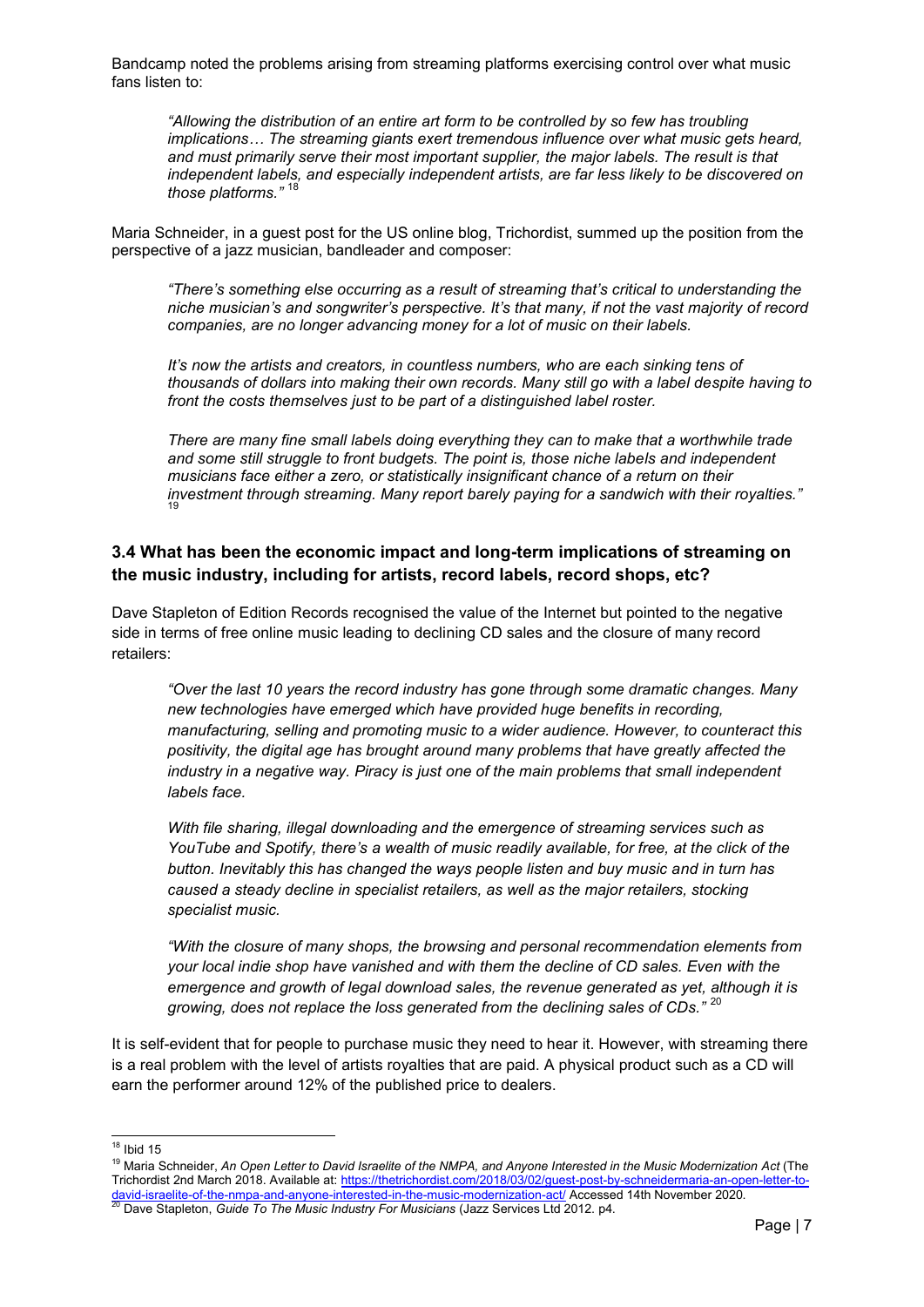The complexities of streaming royalty calculations and the fact that streaming has resulted in the 'unbundling' of albums means that musicians receive a fraction of the revenue once received from physical album sales.

In the New York Times, Zoe Keating, a Californian musician, provided a detailed case study of her earnings which painted a bleak picture. Over a 6-month period in 2012, her songs were played1.5 million times on Pandora earning her \$1,652.74 US dollars; on 131,000 plays earned her \$547.71 US dollars or an average of 0.42 cents a play. Ms. Keating summed up the situation:

 *"In certain types of music like classical or jazz, we are condemning them to poverty if this is going to be the only way people consume music".*<sup>21</sup>

The underlying malaise is that digital distribution has allowed a scale of mass consumption of music hitherto unknown and in the process lowered people's expectations of the price they should pay.

In terms of selling CDs at gigs, in 2000, the cost of 1000 CDs for a quartet was £3,850/ £3.85 per CD. The sale price was £10 per CD giving a break-even point of 385 CDs if you sold all of them on gigs, producing a surplus of £6,150.<sup>22</sup> In today's terms, the cost per CD would be £6.35 with a sale price of £16.53.

In 2008, the sales price for a CD at gigs was £10 which in 2018, was worth £13.11.<sup>23</sup>

In 2000, the average retail price of a CD in specialist music shops was £11.46 and £10.38 online, and in 2005, it was £10.07 at retail, with an average online price of £9.21<sup>24</sup>. By 2017, prices had slipped further to £8.39 for a CD, and a download album was £7.14. $^{25}$ 

Thus, it can be seen that whether selling CDs directly at gigs or online, the selling price of music has inexorably fallen.

In November 2014, Help Musicians hosted an interesting online discussion about streaming. Views varied, both positive and negative. The positive side is that as a marketing tool, musicians can get their music out there and reach new audiences. Phil Meadows, jazz musician and composer pointed to the benefits:

*"Streaming in this way (often through SoundCloud) allows us as musicians to engage audiences in ways we have never been able to before. We can offer content samples with a longer-term vision to grow our fan base for future sales. We can access thousands of people through social networking and can* allow *venue promoters quick and inexpensive access to our music."* 

The negative side was articulated by folk musician Maz O'Connor:

*"What worries me looking forward is that there's a whole generation of young people who will never have paid for music."* <sup>26</sup>

John Harris in the Guardian wrote of his problem with Spotify even though he was a subscriber and expressed strong reservations:

*"Put all this together and you have quite a charge sheet: exploitation, the turning of music into wallpaper, and the slicing and dicing of great art according to the crassest of considerations. One thing amazes me: notwithstanding the one or two acts who still refuse to have anything* 

 $\overline{a}$ <sup>21</sup> Ben Sisario, *As Music Streaming Grows Royalties Slows To A Trickle* (New York Times. 28<sup>th</sup> January 2013. Available at: <https://www.nytimes.com/2013/01/29/business/media/streaming-shakes-up-music-industrys-model-for-royalties.html>Accessed

<sup>14</sup>th November 2020. <sup>22</sup> Malcolm Crease, *Making CDs* (Jazz Services Ltd July 2000) p9

<sup>23</sup> Ibid 18 p12

<sup>24</sup> Ibid 20 p29

<sup>25</sup>Rob Cruchley and Chris Green, *2017 All About The Music – Recorded music in the UK: facts, figures and analysis* .BPI and

Official Charts Company 2017. p 65<br><sup>26</sup> Help Musicians, *What's the deal with streaming.* Help Musicians 17<sup>th</sup> November 2014 Available at:

<https://www.helpmusicians.org.uk/news/blog/whats-the-deal-with-streaming>Accessed 14<sup>th</sup> November 2020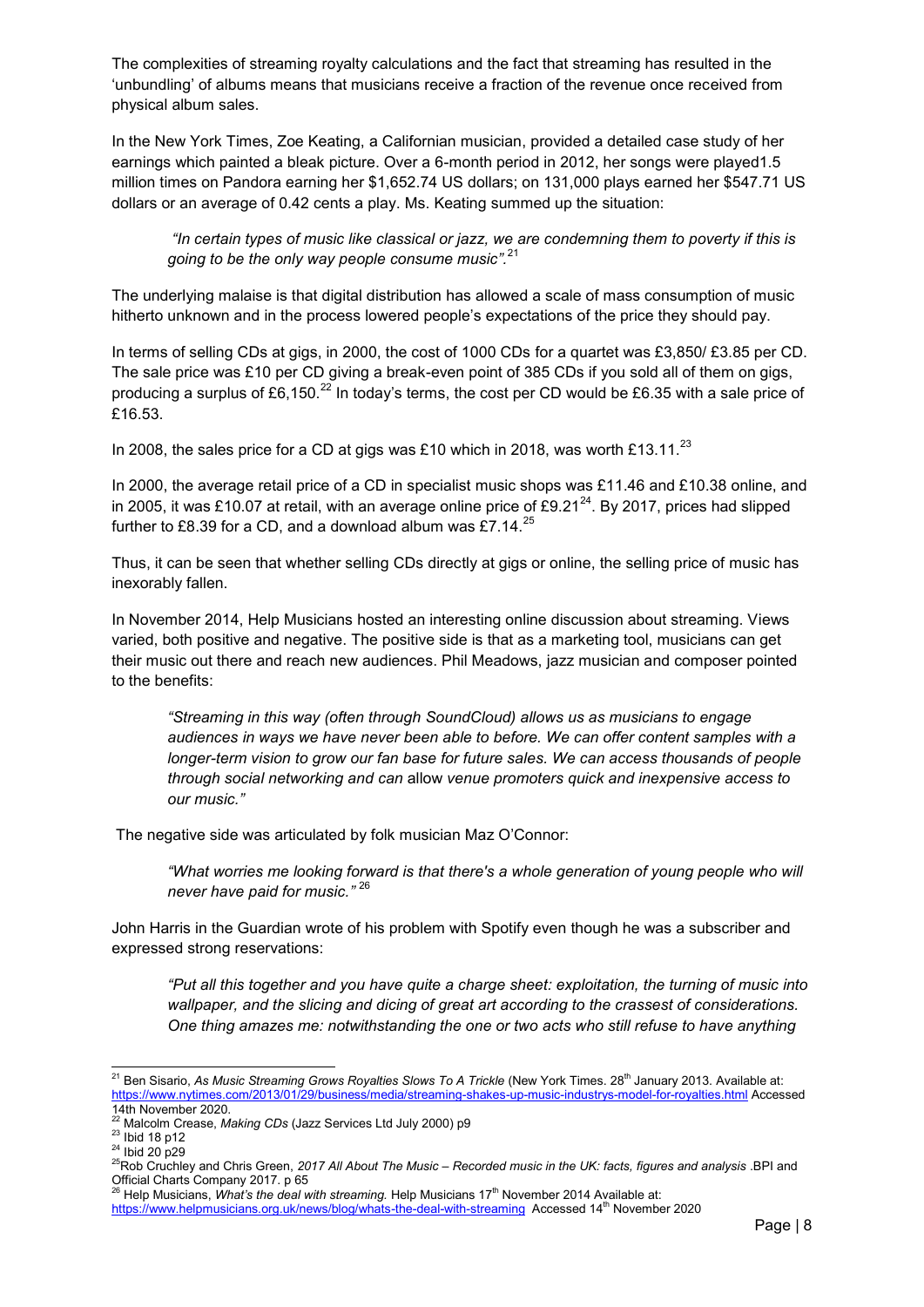*to do with Spotify, why do musicians still blithely put their art in such unreliable care? Would people in any other creative field do the same?" <sup>27</sup>*

The nub of the problem with streaming is the low levels of income that are typically earned. A musician recently sent to this author a statement of their earnings from streaming for the three-month period ending 1st April 2018, commenting:

*"The total number of streams is 58,377 and earned \$59. At current exchange rates, \$59 would buy £42.03. Therefore, estimated earnings per annum are £169 from 235,508 streams. To earn the National Average Annual Wage of £27,600 in 2015 this particular musician would have to have his or her music streamed 38,461,659 times – yes that's right, 38 million times."*  28

Comparisons are drawn with Ed Sheeran who earned \$6.6 million from 'Shape of You' on Spotify. However, it took 1.318 billion streams to do it (note this figure does not include revenue from Apple Music, Amazon, Tidal, Deezer or any other streaming platforms).<sup>29</sup>

For musicians such as Adele and Ed Sheeran, over a billion streams is feasible and has been achieved, but for the majority of musicians and especially those working in jazz, in a world where people have got used to free music, paltry earnings from streaming poses a problem of endemic proportions.

Another major problem is the 'Value Gap' which is the disparity between the value upload services such as YouTube takes out of music and the revenue that is returned to the music community. The International Federation of the Phonographic Industry (IFPI)reported that:

*"Artists and creators have spoken about the global 'value gap', whereby 'safe harbour' legislation dating from the Internet's early days is being abused by user upload services such as YouTube, who are not licensing music on a fair basis. Gradually, policymakers are beginning to listen, and legislation is being examined or proposed in some territories around the world, including in Europe where the European Commission has recognised the existence of a value gap and begun working towards legislation. However, this is a global problem that requires legislative solutions across the globe."* <sup>30</sup>

## **3.5 How can the Government protect the industry from knock-on effects, such as increased piracy of music? Does the UK need an equivalent of the Copyright Directive?**

There have always been problems with piracy and other forms of copyright infringement such as unlicensed streaming services, and stream-ripping services that exploit the work of musicians. Some years ago, it was cassette tapes, currently as Howard Goodall writes in his blog:

*"Anyone who's ever been on holiday in Asia will have seen that copyright piracy is more or less endemic in these would-be vast markets for music and other creative forms. You can buy a DVD or a CD of more or less anything off the street, not to mention software programs or video games, and no-one is paying the creators of this work a cent for doing so."* <sup>31</sup>

However theft of musicians work has reached the point where it appears that music has been devalued to such an extent in monetary terms it has ceased to be a crime but is a right. Indeed, stream ripping is by some margin the biggest and most problematic form of piracy affecting the recordings sector.

 $\overline{a}$ <sup>27</sup> John Harris, *My problem with Spotify – even though I'm a subscriber.* The Guardian 29<sup>th</sup> January 2018

<sup>28</sup> Chris Hodgkins, *Observations on streaming* (www. Chris Hodgkins.co.uk, April 2018. Available at:

<https://www.chrishodgkins.co.uk/wp-content/uploads/2017/08/Observations-on-streaming.pdf>Accessed 14<sup>th</sup> November 2020  $^{29}$  Ibid 26

<sup>&</sup>lt;sup>30</sup> IFPI, *Global Music Report 2017 Annual State Of The Industry.* International Federation of the Phonographic Industry 2017.

p7<br><sup>31</sup> Howard Goodall, *Brexit and Music: Theme and Variations*. Howard Goodall Blog, 30<sup>th</sup> April 2017. Available at: <http://www.howardgoodall.co.uk/articles-press-etc/brexit-and-music-theme-and-variations>Accessed on 15<sup>th</sup> November 2020.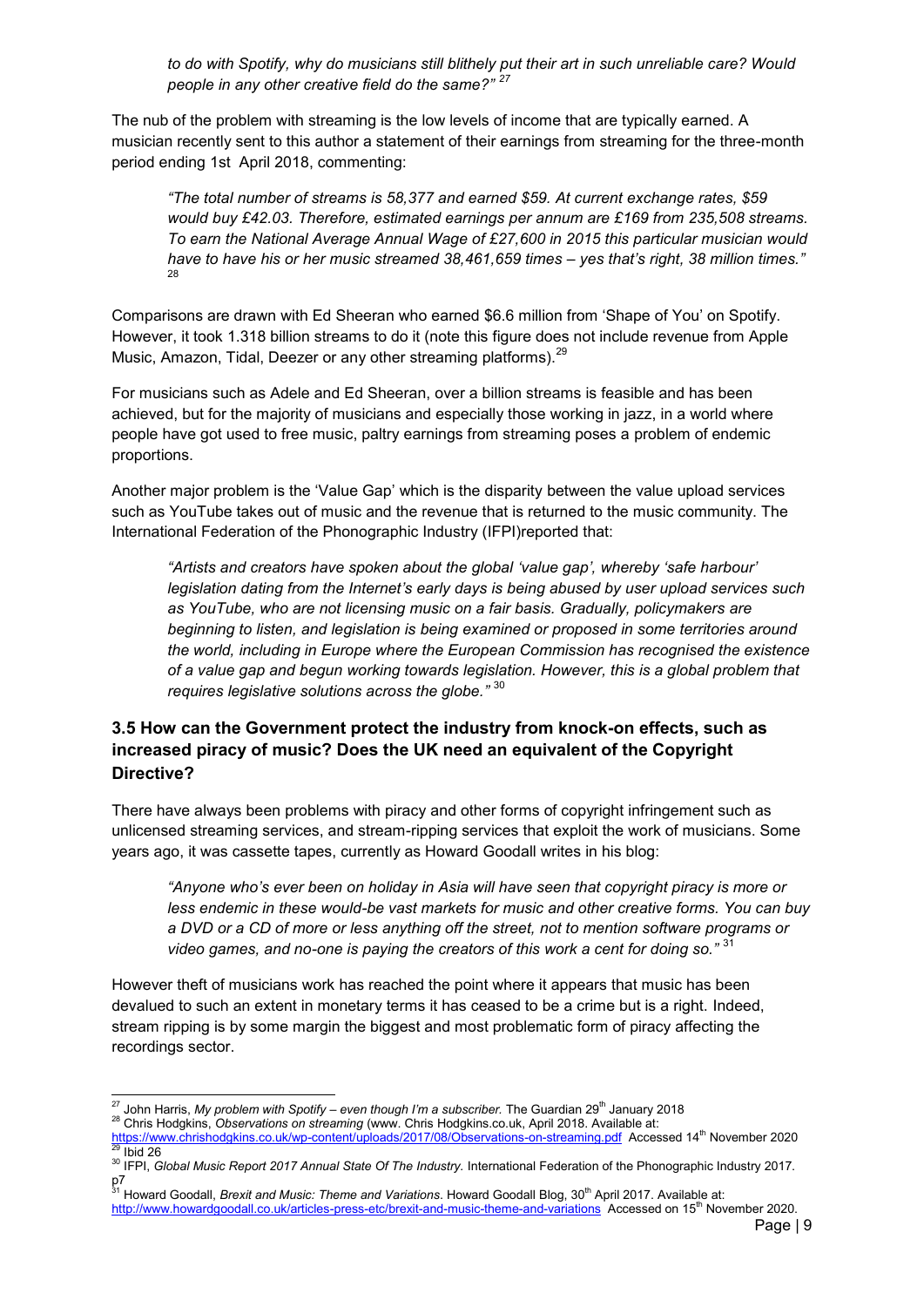*"Stream ripping is the fastest growing form of music copyright infringement globally. Sites operating ripping services threaten the music ecosystem by undermining legitimate music services that license rights and pay artists and rights holders. Stream-rippers profit by diverting fans away from legitimate services, while paying nothing to the creators or producers of that music."* <sup>32</sup>

Fifty three percent of internet users aged 16-24 are ripping music which reinforces the notion that music is free – legally or illegally and the lines are becoming more and more blurred:

*"35% of all Internet users are stream ripping - up from 30% in 2016, rising to 53% among 16 to 24-year-olds. Search engines play a key role in copyright infringement. 54% of those downloading unlicensed music also use Google to find unlicensed music."* <sup>33</sup>

A Recent report commissioned by PRS For Music from INCOPRO showed that overall usage of music-only stream ripping services increased by 1390% in the three years between October 2016 and October 2019<sup>34</sup>

It is self evident that the "culture" needs to change so that consumes of music pay for it. This change can be achieved through education, the law or a combination of the two. However it requires a lot more than a "nudge".

The Directive on Copyright in the Digital Single Market came into force on 7 June 2019 and was intended to ensure "a well-functioning marketplace for copyright" 35

The [European Council](https://en.wikipedia.org/wiki/European_Council) (EC) describes their key goals with the Directive as protecting press publications; reducing the "value gap" between the profits made by Internet platforms and by content creators; encouraging collaboration between these two groups, and creating [copyright](https://en.wikipedia.org/wiki/Copyright_exceptions)  [exceptions](https://en.wikipedia.org/wiki/Copyright_exceptions) for [text- and data-mining.](https://en.wikipedia.org/wiki/Text_and_data_mining)<sup>36</sup> There was controversy with the "protecting press publications". That to one side with the advent of BREXIT there is a crucial need for UK copyright protection with teeth.

With copyright protection there needs to be greater transparency amongst record labels, music publishers, streaming platforms and other licensing entities so that creators can effectively use their right to audit music companies they are signed to or who administer royalties for them. Furthermore assignment of rights to a music company should have a maximum term, after which the rights should automatically return to the creator, who could decide to extend or place their rights elsewhere.

Finally there needs to be a programme that educates all types of music creators regarding their rights and the operations of the music industry.

## **3.6 Do alternative business models exist? How can policy favour more equitable business models?**

Currently revenues are paid out under the pro rata system. A change in the way revenues are distributed to a "user-centric payment system" – or UCPS would be far more equitable. Under this model, subscriber revenues are distributed according to what the individual user has spent their time listening to.

 $\overline{a}$ <sup>32</sup> International Federation of the Phonographic Industry, *Global Music Report 2018 – Annual State Of The Industry.* IFPI 2018, p42<br><sup>33</sup> International Federation of the Phonographic Industry, *Connecting With Music: Music Consumer Insight Report September* 

*<sup>2017</sup>*. IFPI September 2017, p19 <sup>34</sup> INCOPRO*. Stream-ripping: Its role in the UK music piracy landscape three years on September 2020.* PRS For Music

September 2020. P12

*<sup>35</sup>* European Commission*. Proposal for a Directive of the European Parliament and of the Council on copyright in the Digital Single Market. Available at:* <https://eur-lex.europa.eu/legal-content/EN/TXT/?uri=CELEX%3A52016PC0593>Accessed on 15th November 2020

<sup>&</sup>lt;sup>3</sup> European Council of the European Union. *Copyright rules for the digital environment: Council agrees its position.* Press Release May 2018. Available at: [https://www.consilium.europa.eu/en/press/press-releases/2018/05/25/copyright-rules-for-the](https://www.consilium.europa.eu/en/press/press-releases/2018/05/25/copyright-rules-for-the-digital-environment-council-agrees-its-position/)[digital-environment-council-agrees-its-position/ A](https://www.consilium.europa.eu/en/press/press-releases/2018/05/25/copyright-rules-for-the-digital-environment-council-agrees-its-position/)ccessed on 15<sup>th</sup> November 2020.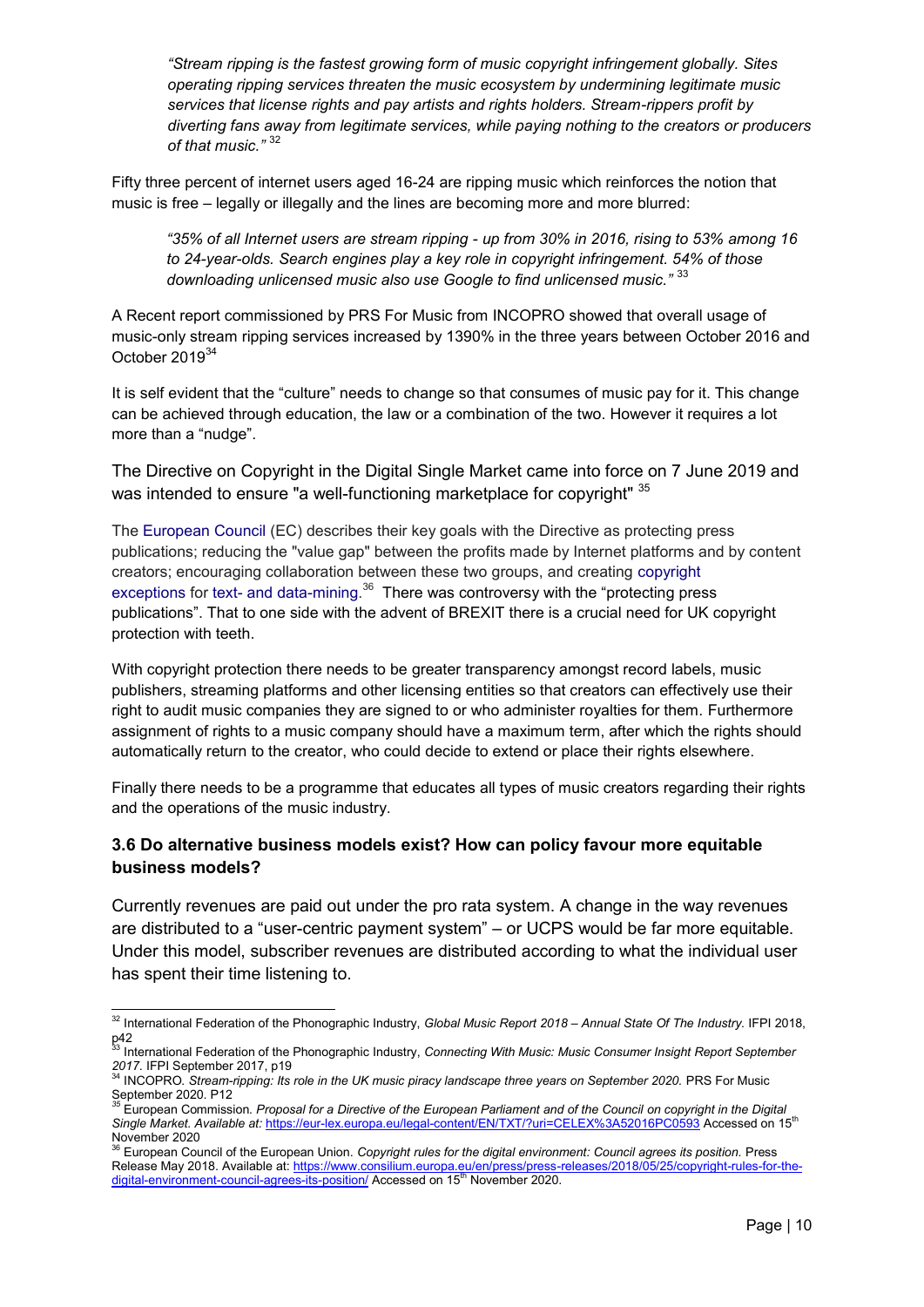*"Supporters of the model argue that this is a fairer way to remunerate artists, as well as having other expected benefits such as supporting niche and local music scenes, offsetting the impact of 'power users"<sup>37</sup>*

Spain is the first country in the European Community to implement a remunerative right for streaming:

*"The Spanish system for equitable remuneration has been operating successfully since 2006 when the Law, which implemented the European Union Information Society Directive 2001 came into force. The Spanish law introduced an exclusive right for performers to make their recorded performance available to the public which is then presumed to be transferred from the performer to the phonogram producer or to the film producer as part of their contractual relation, preserving an unwaivable right to equitable remuneration: the remuneration right allows performers to be paid for the music and audiovisual works played in radio and TV broadcasts as well as in online music and audiovisual services, including streaming services and at the same time the producer retains the exclusive right to manage it with the users.*

*Therefore, in addition to the exclusive right so transferred, the performer retains an unwaivable right to equitable remuneration"<sup>38</sup>*

Deezer on their website have just launched a campaign to encourage Deezer users to help them raise awareness of this issue with their newly launched #MakeStreamingFair initiative, as well as a website dedicated to a User-Centric Payment System (UCPS). Deezer unequivocally state the benefits of the UCPS:

- *"A fairer system for a wide range of diverse local and international artists and genres*
- *Corrects distortions like age or listening habits (i.e. young users also tend to skip more, resulting in further distortion)*
- *Helps tackle streaming fraud and bot activities"<sup>39</sup>*

Finally three crucial items for action promulgated by the Musicians' Union  $:^{40}$ 

*"1. More transparency and opportunities for scrutiny, so that current market distortions can be exposed and reformed.* 

*2. Ensuring a level playing field through regulation will enable ethical business models to become the norm. Not all platforms are the same and not all music companies are the same; some are demonstrating that more equitable business models can be adopted.* 

*3. The reclassification for performers of streaming as a 'communication to the public' rather than 'making available' (for songwriters, streaming already has this classification). This would generate royalties to be paid through a collection society such as PPL (like radio does), help unrecouped* artists *as it would generate new royalties for them that they wouldn't get direct from a label, and generate an income stream for session musicians who currently receive no streaming royalties."*

 $\overline{a}$ <sup>37</sup> Will Pritchard. *Lockdown was a boon for Spotify. Now musicians are fighting back.* Wired. 19<sup>th</sup> July 2020. Available at: <https://www.wired.co.uk/article/music-streaming-ucps-spotify>Accessed on 15th November2020.

Pay Performers. Spain : The First Member State to Implement a Remuneration Right for Streaming. 26<sup>th</sup> October 2020. Available at:<https://www.payperformers.eu/facts-figures>Accessed on 15th November 2020.

<sup>39</sup> Deezer Support. *User-Centric Payment System (UCPS).* Available a[t:https://support.deezer.com/hc/en](https://support.deezer.com/hc/en-gb/articles/360002471277-User-Centric-Payment-System-UCPS-)b/articles/360002471277-User-Centric-Payment-System-UCPS- Accessed on 15<sup>th</sup> November 2020

<sup>40</sup> Musicians' Union. Your Guide to Giving Evidence to the Music Streaming Inquiry. Available at:

<https://www.musiciansunion.org.uk/Home/News/2020/Oct/Your-Guide-to-Giving-Evidence-to-the-Music-Streami>Accessed on 15th November 2020